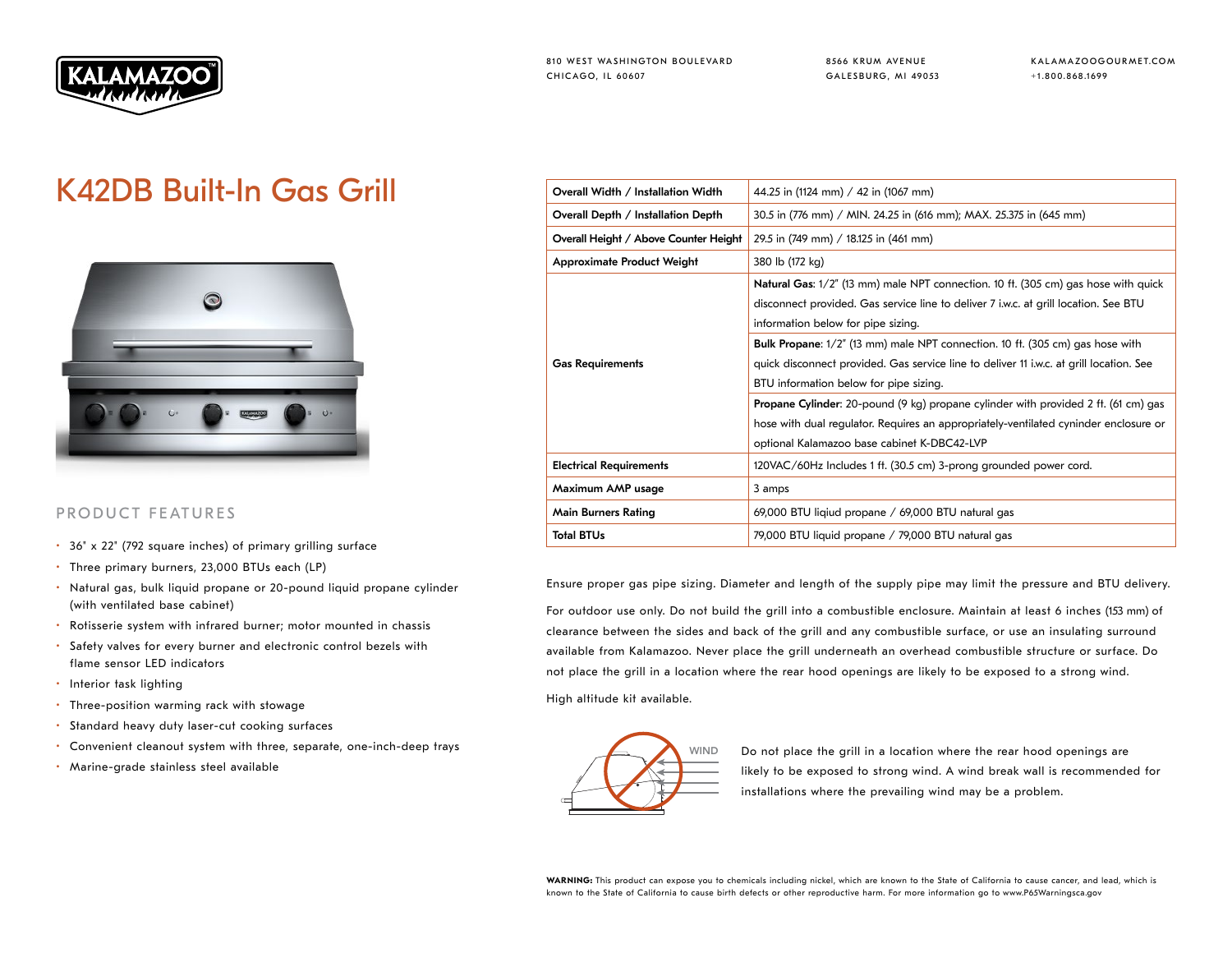

24 3/8"  $618mm$ ] INCLUDING REAR COVER & RIVETS

 $\overline{\cdot}$ 

8566 KRUM AVENUE GALESBURG, MI 49053 KALAMAZOOGOURMET.COM +1.800.868.1699

## K42DB Built-In Gas Grill